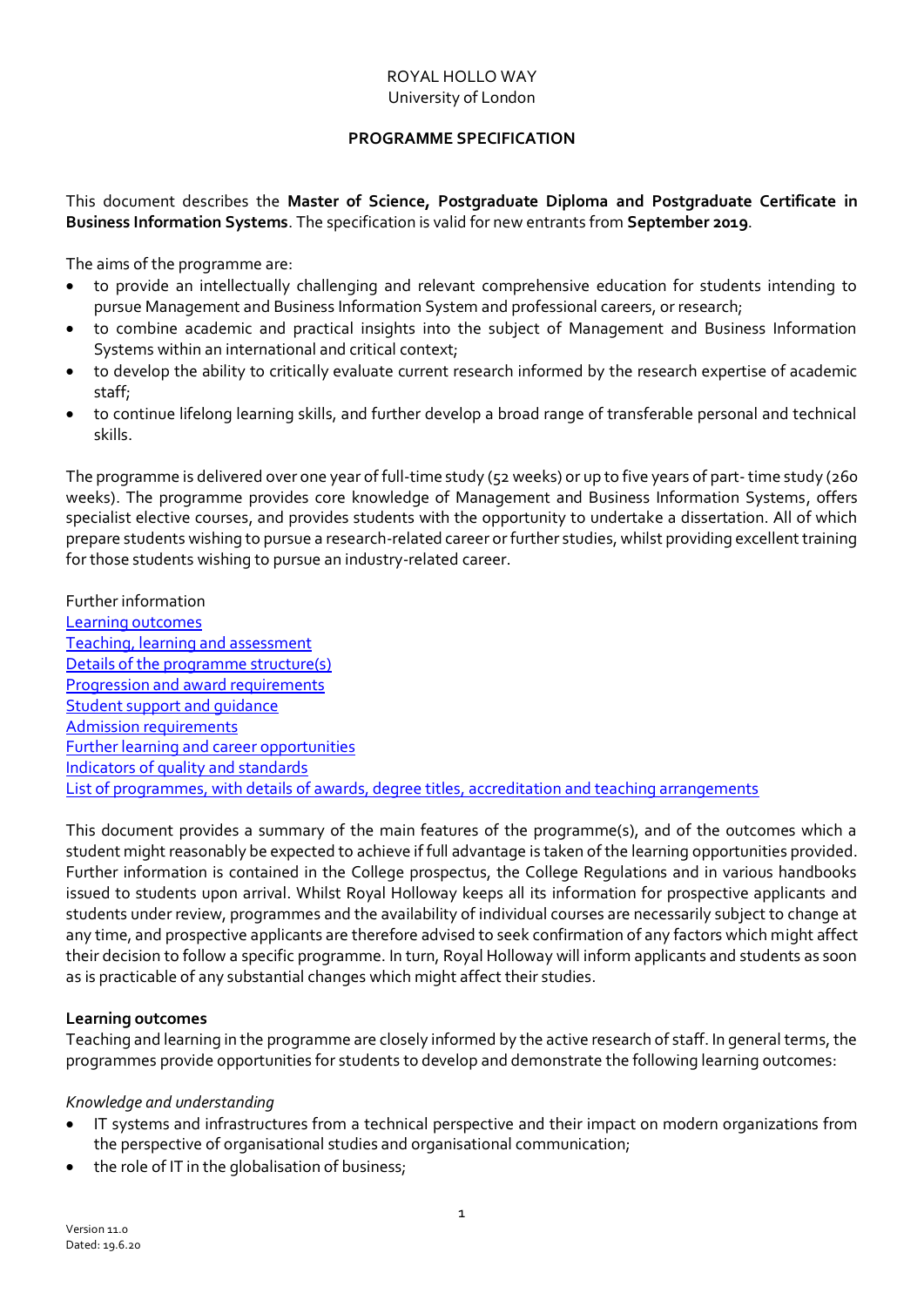- systematic knowledge and critical awareness of the historical, political, cultural and institutional forces shaping modern business in both national and international contexts;
- critical understanding of the principal interdisciplinary and comparative perspectives that inform Management and Business Information Systems theory and practice;
- key technologies that underpin the use of IT in modern business, with particular emphasis on network, database and web based technologies;
- current design, project management and decision support technologies as applied to modern computer systems;
- the critical methodologies used in the analysis of Management and Business Information Systems.

# *Skills and other attributes*

- ability to evaluate critically current research and research methodologies within Management and Business Information Systems;
- ability to apply critical methodologies in analysing Management and Business Information Systems and formulating effective solutions to relevant problems concerning IT systems planning and management;
- ability to make well-informed decisions when dealing with both tactical and strategic issues of IT investment;
- appropriate professional levels of attainment in information technology; production and analysis of quantitative data; oral and written communication of complex business information to both professional and non-specialist audiences; independent and team-working skills;\*
- introducing, evaluating and testing IT infrastructure;
- self-direction and originality in analysing and solving business problems, using qualitative, quantitative and computer-based techniques;\*
- enhanced time management and organisational skills including working to deadlines, prioritising tasks, organising work-time;**\***
- teamwork and resource sharing on group projects;\*
- commitment to continuing professional development and lifelong learning.\*
- \* transferable skills

# [Back to top](#page-0-1)

# <span id="page-1-0"></span>**Teaching, learning and assessment**

Teaching and learning methods mainly comprise lectures, seminars, workshops and guided individual study but will vary according to the intended outcomes of the particular course or session. Lectures provide coverage of the essential subject matter, literature review, and summaries of the key debates, as well as supplying guidance for further study or library work. Each course provides guided reading and indicative bibliography, and throughout the programme, considerable emphasis is placed on independent study and library work, often in preparation for seminars, workshops and lectures. In addition to consolidating and supplementing lectures, seminars or workshops enable students to practise and develop their analytical, problem-solving and research skills. They employ a range of approaches, including case studies, discussion, role-plays, one-to-one interactions, question and answer sessions, and other learning activities supported by information technology. Practical and teamwork skills are developed through using appropriate graded coursework often working in groups. Research skills are further developed to a professional level on the research courses, and through the design and production of an independent research dissertation, which involves quantitative and qualitative techniques and also serves to integrate knowledge and skills acquired throughout the programme.

Assessment methods vary, in accordance with the skills and knowledge being tested for a specific topic or course. Many of the assignments involve group work, and assessment is based on both the work of the group as whole and individual contributions to it. Individual projects, in-course tests, group presentations, individual presentations, reports, quantitative analysis and essays are all used as appropriate in the assessment of the programme. Full details of the assessments for individual courses can be obtained from the [Department](http://www.rhul.ac.uk/management) and the [Programme Handbook.](http://www.rhul.ac.uk/Management/PGmotd.html)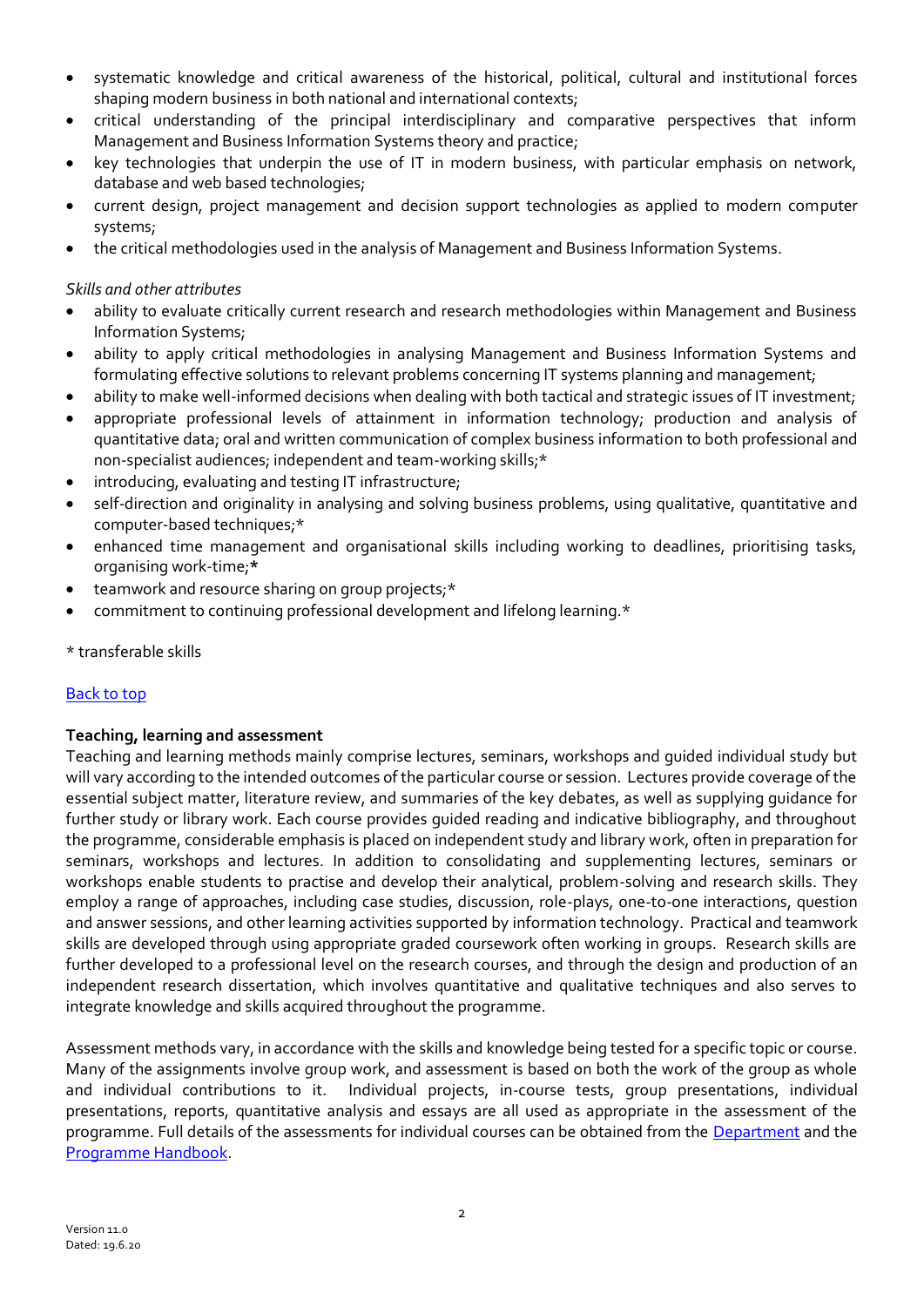#### [Back to top](#page-0-1)

### <span id="page-2-0"></span>**Details of the programme structure(s)**

The full-time programme lasts 52 weeks, beginning in September, and teaching is spread over the Autumn and Spring Terms. Examinations are held in the Spring and Summer Term, after which students complete a Dissertation.

The first week of the course is dedicated to postgraduate student induction, including registration and an introduction to College facilities. During this week BI5555 (MN5555) *Foundations of Modern Management* is offered as an integral, though non-assessed, part of the programme for Master's students at the School of Management.

The brief outline of the programme is shown below; however students can obtain further details from the Programme Handbook. The number of credits required for the MSc is 180, for the PGDip the number required is 120 and for the PGCert it is 60 credits.

Credits are indicated in brackets, and indicate proportional weighting towards the MSc classification grade. The programme structure for the Postgraduate Diploma is as below, with the exception that students will not undertake the dissertation while for the Postgraduate Certificate students are required to pass courses worth only 60 credits.

### *Optional Induction week course*

The first week of the course is dedicated to postgraduate student induction, including registration and an introduction to College facilities. During this week *MN5555 Foundations of Modern Management* is offered as an integral, though non-assessed, part of the programme for Master's students at the School of Management.

Students must take the following **MANDATORY** courses:

MN5456 Research Methods for Digital Management (20 Credits) (mandatory non-condonable) BI5642 Dissertation (40 Credits) (mandatory non-condonable) BI5621 Information System Design, Development and Management (20 Credits) BI5675 Database and Web Technologies (20 Credits) BI5611 People and Technology (20 Credits) BI5665 Information Systems Theory and Practice (20 Credits)

and choose 2 **options** from the following courses :

BI5501 Enterprise Systems (20 Credits) BI5502 Business Intelligence (20 Credits) BI5691 E-Business (20 Credits) IY5605 Cyber Crime (20 Credits) MN5573 Family and Small Business Management (20 credits)

Please note that the list of available courses offered is subject to change and not all courses run each year. A full list of courses for the current academic year can be obtained from the **[BIS Course Finder](https://www.royalholloway.ac.uk/courses/2017/postgraduate/management/business-information-systems.aspx) page**.

#### Part-time programme structure

The programme can be taken part-time over two to five years beginning in September of year one. Part-time students studying over two years normally take four courses, including BI5665 in their first year, and the remaining courses with BI5642 Dissertation in their second year.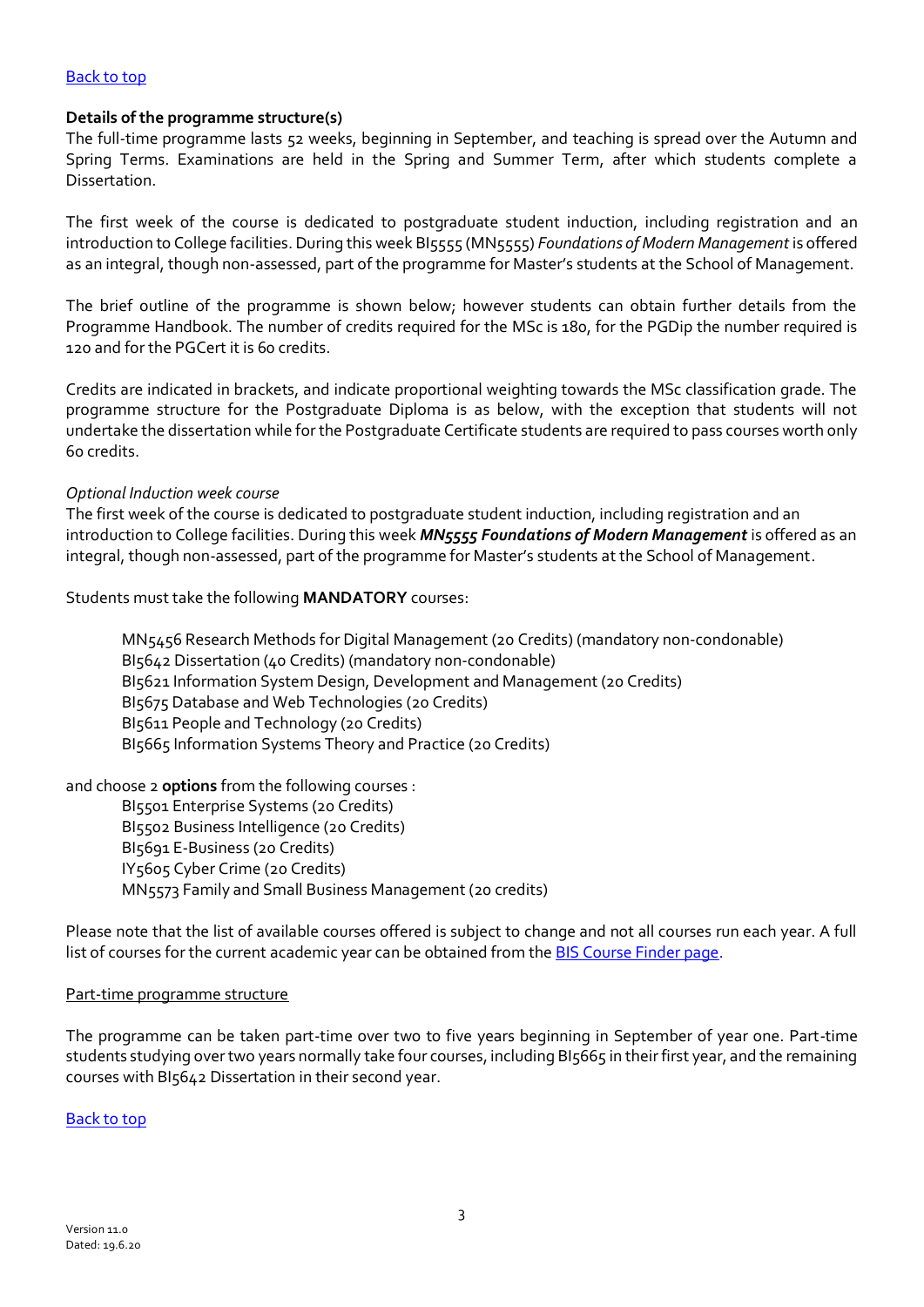# <span id="page-3-0"></span>**Progression and award requirements**

All students on the MSc programme will be eligible to submit a dissertation. Students who have failed a number of taught courses are to be counselled by the DIAM PG Lead whether progressing to the dissertation stage is likely to be in their best interest.

Please note that if you hold a Tier 4 (General Student) Visa and you choose to leave or are required to leave (because of non-progression) or complete early (before the end date stated on your CAS), then this will be reported to UKVI.

# **Requirements for the award of Master of Science, Postgraduate Diploma and Certificate and Graduate Diploma**

To pass the **MSc** a student must achieve an overall weighted average of at least 50.00%, with no mark in any course which counts towards the final assessment falling below 50%. Failure marks between 40-49% can be condoned in courses which constitute up to a maximum of 40 credits, provided that the overall weighted average is at least 50.00%, but a failure mark (i.e. below 50%) in MN5456 Research Methods for Digital Management and BI5642 Dissertation cannot be condoned.

The Masters degree with Merit may be awarded if a student achieves an overall weighted average of 60.00% or above, with no mark in any course which counts towards the final assessment falling below 50%.

The Masters degree with Distinction may be awarded if a student achieves an overall weighted average of 70.00% or above, with no mark in any course which counts towards the final assessment falling below 50%.

The **Postgraduate Diploma** may be awarded if a student achieves an overall weighted average of at least 50.00%, with no mark in any taught course which counts towards the final assessment falling below 50% when the student is either ineligible or has chosen not to proceed to the dissertation, or has failed the dissertation on either the first or second attempt. Failure marks in the region 40-49% are not usually condoned for the award of a Postgraduate Diploma, but if they are, such condoned fails would be in courses which do not constitute more than 40 credits.

The Postgraduate Diploma with Merit may be awarded if a student achieves an overall weighted average of 60.00% or above, with no mark in any course which counts towards the final assessment falling below 50%.

The Postgraduate Diploma with Distinction may be awarded if a student achieves an overall weighted average of 70.00% or above, with no mark in any course which counts towards the final assessment falling below 50%.

The **Postgraduate Certificate** may be awarded if a student achieves an overall weighted average of at least 50.00%, with no mark in any taught course which counts towards the final assessment falling below 50%. Failure marks in the region 40-49% are not usually condoned for the award of a Postgraduate Certificate.

The Postgraduate Certificate with Merit may be awarded if a student achieves an overall weighted average of 60.00% or above, with no mark in any course which counts towards the final assessment falling below 50%.

The Postgraduate Certificate with Distinction may be awarded if a student achieves an overall weighted average of 70.00% or above, with no mark in any course which counts towards the final assessment falling below 50%.

Students achieving marks of between 40%-49% in all the taught courses may be given the choice of either accepting the award of a **Graduate Diploma** or they may re-sit the failed courses in the summer (in courses where summer resits have been approved by the College) or in the following year, to attempt to achieve the 50% level required to continue on the Master's programme. A student who does not achieve at least 50% in each of the taught courses at the second attempt, but does achieve marks of between 40-49% for all the taught courses, will be awarded a Graduate Diploma. This is an Exit Award only and is an Undergraduate level award.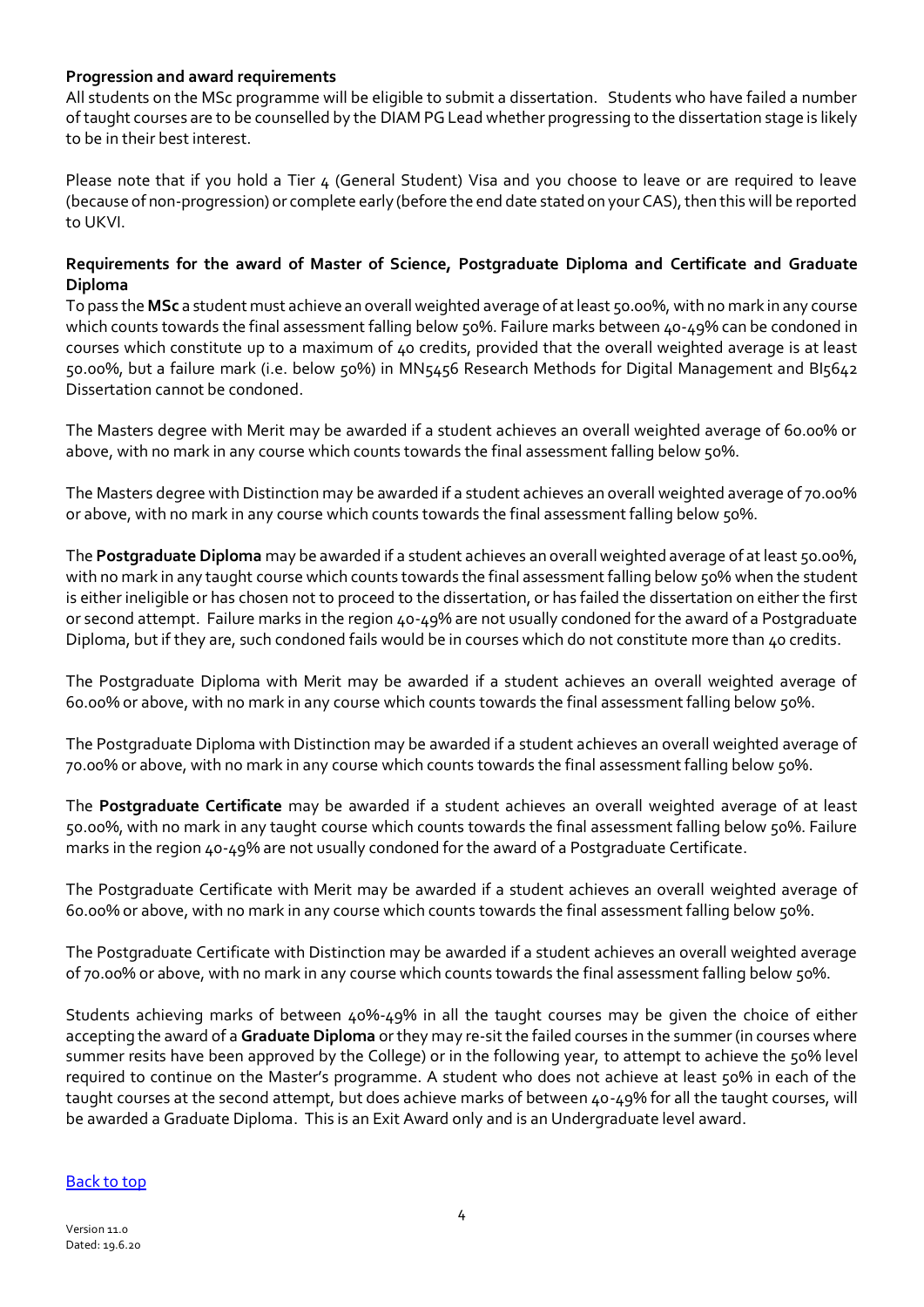# <span id="page-4-0"></span>**Student support and guidance**

- All course lecturers and tutors are available for consultation on academic or other issues related to specific courses, during surgery hours or by arrangement.
- The DIAM PG Lead who has administrative oversight of the programme, is available to advise on matters of course or programme registration, programme structures and pathway choices, and administrative or other difficulties encountered on specific courses.
- Detailed Student Handbook and course resources.
- Induction during the first week of the programme, followed by formal advisory sessions on the choice of appropriate courses.
- Representation on the Postgraduate Student-Staff Committee in the Management department, chaired by the Director of Graduate Studies, at which the DIAM PG Lead or their nominee will be present.
- Access to the Student Counselling Service, Centre for the Development of Academic Skills (CeDAS), the College Careers Service*,* the Health Centre, the Chaplaincy and the Disability and Dyslexia Services for students with additional needs.
- Dedicated computing facilities, as well as extensive supporting materials and learning resources in the College libraries.
- Wide range of facilities in the Students' Union.

# [Back to top](#page-0-1)

# <span id="page-4-1"></span>**Admission requirements**

For details of admissions requirements please refer to the [Course Finder.](https://www.royalholloway.ac.uk/courses/2017/postgraduate/management/business-information-systems.aspx)

# [Back to top](#page-0-1)

# <span id="page-4-2"></span>**Further learning and career opportunities**

MSc Business Information Systems graduates normally follow careers in 'hybrid management' that make full use of their expertise in both management and Information Systems. They embark on a wide variety of careers and postgraduate research programmes in the multi-disciplinary areas, PhDs and other research. Some start their own companies and small businesses, or join the large companies who increasingly require highly skilled hybrid managers, the options are limitless. The usefulness of a Business Information Systems degree is not at all surprising, as students obtain the sort of transferable skills that graduate employers most demand, as according to the Employment Satisfaction Survey. For more details on further learning and career opportunities please refer to the [Careers Service.](http://www.rhul.ac.uk/careers/)

# [Back to top](#page-0-1)

# <span id="page-4-3"></span>**Indicators of quality and standards**

Royal Holloway's position as one of the UK's leading research-intensive institutions was confirmed by the results of the most recent Research Excellence Framework (REF 2014) conducted by the Higher Education Funding Council (HEFCE). The scoring system for the REF 2014 measures research quality in four categories, with the top score of 4\* indicating quality that is world-leading and of the highest standards in terms of originality, significance and rigour and 3\* indicating research that is internationally excellent. 81% of the College's research profile was deemed to be within the 4\* or 3\* categories, an increase of over 20% since 2008. The results for the quality of our research outputs placed Royal Holloway 15<sup>th</sup> in the UK based on an overall Grade Point Average (GPA) score and 20<sup>th</sup> in the UK for  $4*$  and  $3*$  research.

The School of Management is ranked 14<sup>th</sup> out of 101 Business and Management Schools in the United Kingdom for the quality of research outputs, based on both GPA and on the proportion of our research that is of  $3*$  and  $4*$ quality.